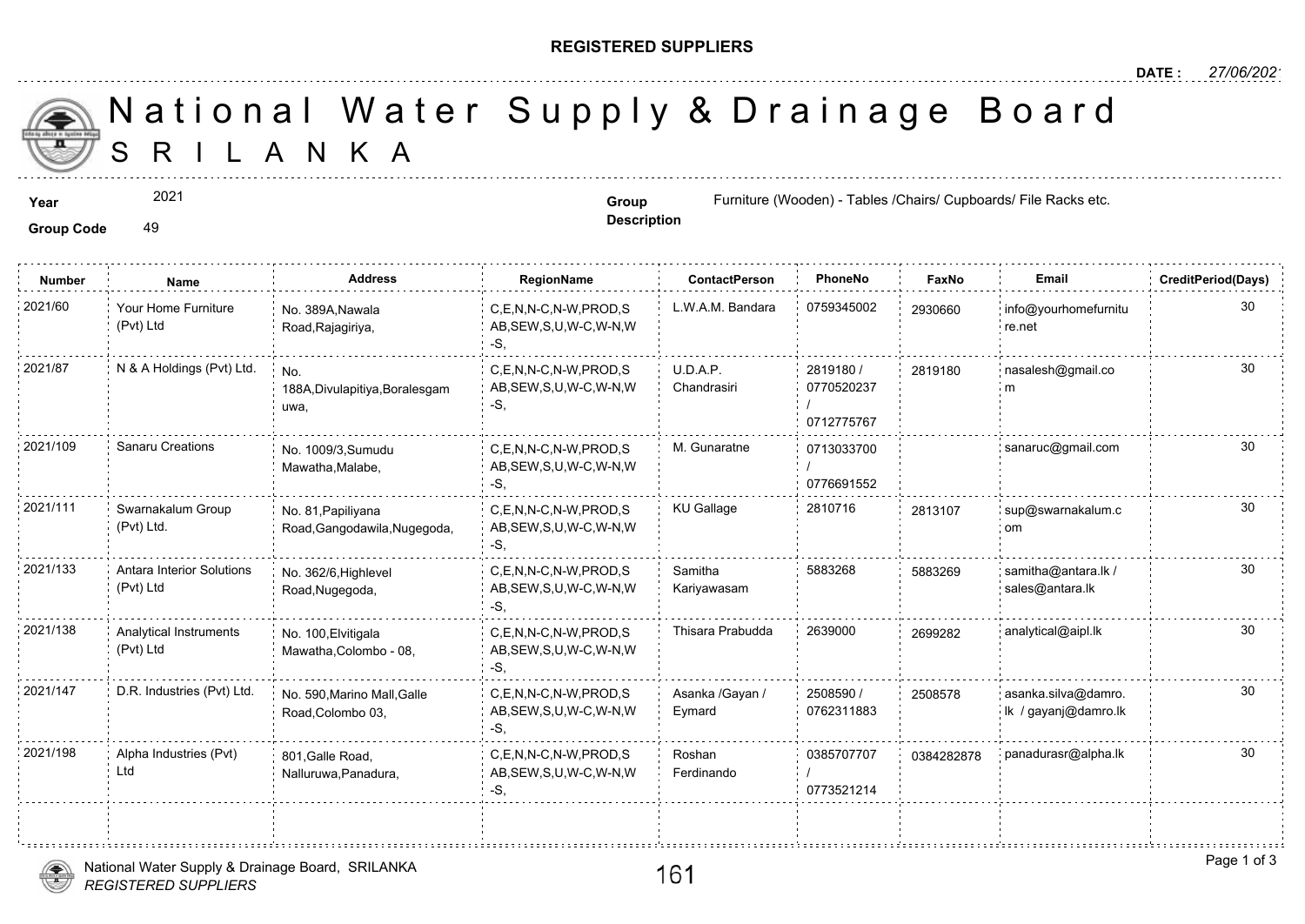

## S R I L A N K A National Water Supply & Drainage

2021

**Description**

**Year Example 2021 Group Group Group Group Furniture (Wooden) - Tables /Chairs/ Cup** 

Group Code 49

| <b>Number</b> | Name                                        | <b>Address</b>                                                 | RegionName                                                   | <b>ContactPerson</b>       | PhoneNo                                                    | Faxl             |
|---------------|---------------------------------------------|----------------------------------------------------------------|--------------------------------------------------------------|----------------------------|------------------------------------------------------------|------------------|
| 2021/200      | Listec Holdings (Pvt) Ltd                   | No. 74/3/1, Sri Sangaraja<br>Mawatha, Colombo - 10,            | C.E.N.N-C.N-W.PROD.S<br>AB, SEW, S, U, W-C, W-N, W<br>$-S$ , | Lalith Liyanage            | 0777896601<br>0114191377                                   |                  |
| 2021/228      | Dinapala Super Centre                       | No. 883, Peradeniya<br>Road, Kandy,                            | C,E,N,N-C,N-W,PROD,S<br>AB, SEW, S, U, W-C, W-N, W<br>-S,    | Priyantha<br>Handapandunne | 0812221540<br>0812221545                                   | 081222           |
| 2021/257      | Chamikara Engineering<br>Services           | No. 126, Kandy Road, Matale,                                   | C.E.N.N-C.N-W.PROD.S<br>AB, SEW, S, U, W-C, W-N, W<br>-S,    | S.D.P.<br>Samaradiwakara   | 0662222219<br>0662230946                                   | 066223           |
| 2021/314      | Enex Agencies (Pvt) Ltd                     | No. 29A.Sri Premarathana<br>Mawatha,<br>Moratumulla, Moratuwa, | C,E,N,N-C,N-W,PROD,S<br>AB, SEW, S, U, W-C, W-N, W<br>-S,    | S. Senarathne              | 2653203 /<br>2652884 /<br>2654912/<br>5739004 /<br>5739011 | 265269<br>264548 |
| 2021/374      | Ceylinco Industries (Pvt)<br>Ltd.           | 225/3, Piliyandala<br>Road, Werahera, Boralesgamu<br>wa.       | C,E,N,N-C,N-W,PROD,S<br>AB, SEW, S, U, W-C, W-N, W<br>-S.    | Nilanka<br>Deshappriya     | 5558448 /<br>5558558                                       | 421172           |
| 2021/397      | New Interiors (Pvt) Ltd.                    | No. 53/A, Kossinnawatta,<br>Katuwawala, Boralesgamuwa,         | C,E,N,N-C,N-W,PROD,S<br>AB, SEW, S, U, W-C, W-N, W<br>$-S,$  | Kavinda Perera             | 7388133/<br>4303636                                        |                  |
| 2021/424      | T.C.I. Enterprises (Pvt)<br>Ltd.            | No. 181, Nawala<br>Road, Nugegoda,                             | C,E,N,N-C,N-W,PROD,S<br>AB, SEW, S, U, W-C, W-N, W<br>-S.    | D Manjula<br>Priyankara    | 2817881 /<br>0702710357<br>0710489895                      | 281269           |
| 2021/451      | S/L State Trading (Gen)<br>Corporation Ltd. | 100.Nawam<br>Mawatha, Colombo 02,                              | C.E.N.N-C.N-W.PROD.S<br>AB, SEW, S, U, W-C, W-N, W<br>$-S$ . | <b>Mahesh Mendis</b>       | 2422342/4                                                  | 244797           |
| 2021/477      | Metropolitan Office (Pvt)<br>Ltd.           | No.12, Magazine<br>Road, Colombo 08,                           | C,E,N,N-C,N-W,PROD,S<br>AB, SEW, S, U, W-C, W-N, W<br>-S.    | Miss Tharindi              | 2437797 /<br>2696183                                       | 470026           |
|               |                                             |                                                                |                                                              |                            |                                                            |                  |



162